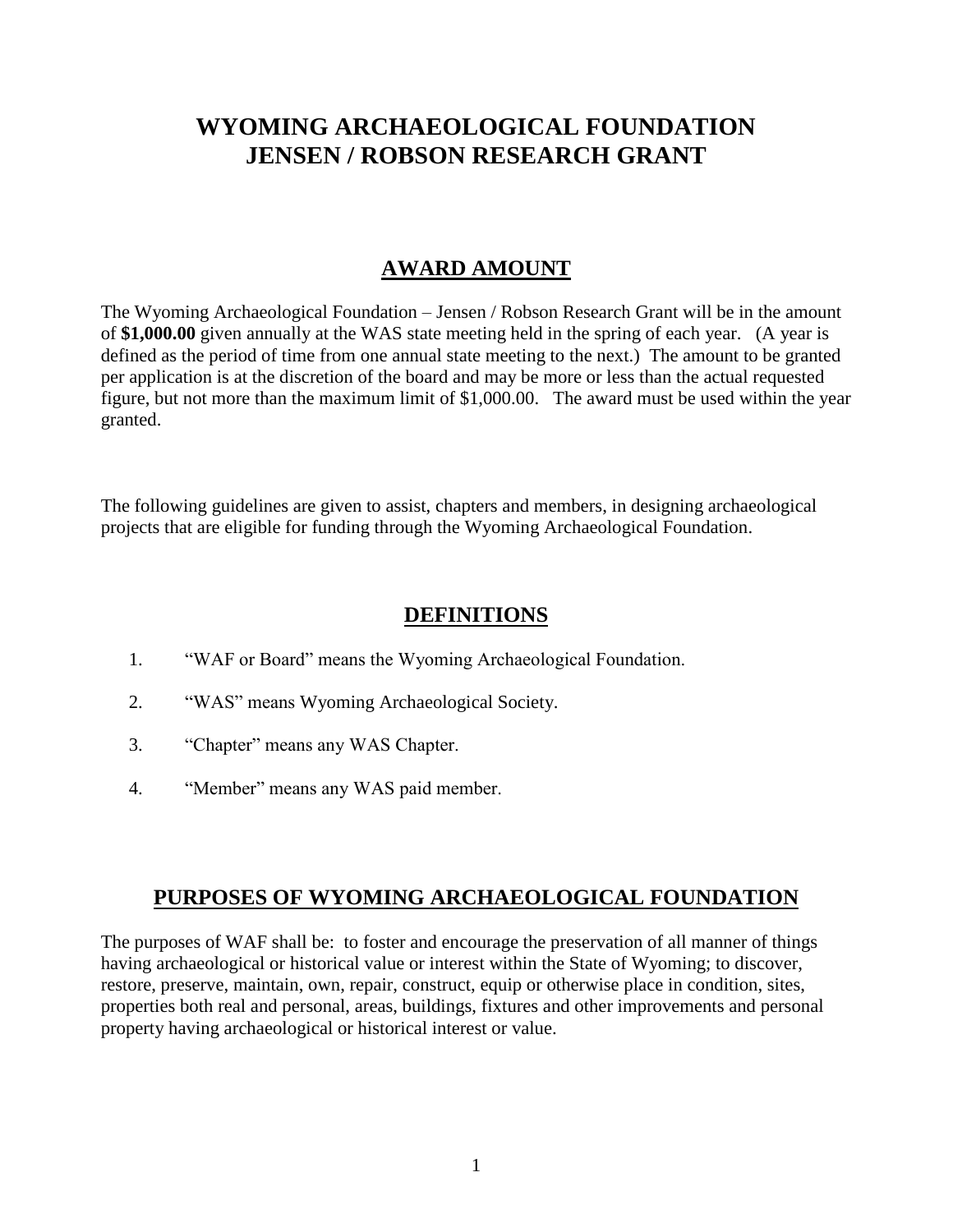#### **ELIGIBILITY**

Any paid member of at least three years membership, or chapter, of the Wyoming Archaeological Society is eligible to apply for the annual grant.

#### **SPECIAL CONSIDERATION**

Decisions about emergency funds can be made at any other time during the year, and will be reviewed at the discretion of the board with a quorum of board members and officers.

## **APPLICATION**

One completed, signed, and dated WAF application form must be submitted that includes the following information:

Formal Proposal, not to exceed two pages, of the project to include:

- (a.) A concise narrative overview of the project which must be related to archaeology;
- (b.) Reasons, goals and objectives of the project;
- (c.) Proposed timeline with dates for beginning and ending the project;
- (d.) Detailed budget and budget justification showing expected cost;
- (e.) Project Director;
- (f.) An explanation of how the project will enhance or benefit archaeology and WAF;
- (g.) An explanation of cooperative efforts with other organizations, which could benefit from the project.

All above information will be considered as part of the official application and will be submitted to the WAF Board of Directors. WAF will retain this information for the official files.

The application is to be postmarked or delivered to WAF on or before March  $15<sup>th</sup>$  of the year applying for grant. Applications can be emailed to Marcia Peterson at marcia.peterson@wyo.gov with all the above information.

If mailed by the postal service, a completed application form with the above information be submitted to:

> Wyoming Archaeological Foundation P.O. Box 2168 Laramie, Wyoming 82073 Attn: Marcia Peterson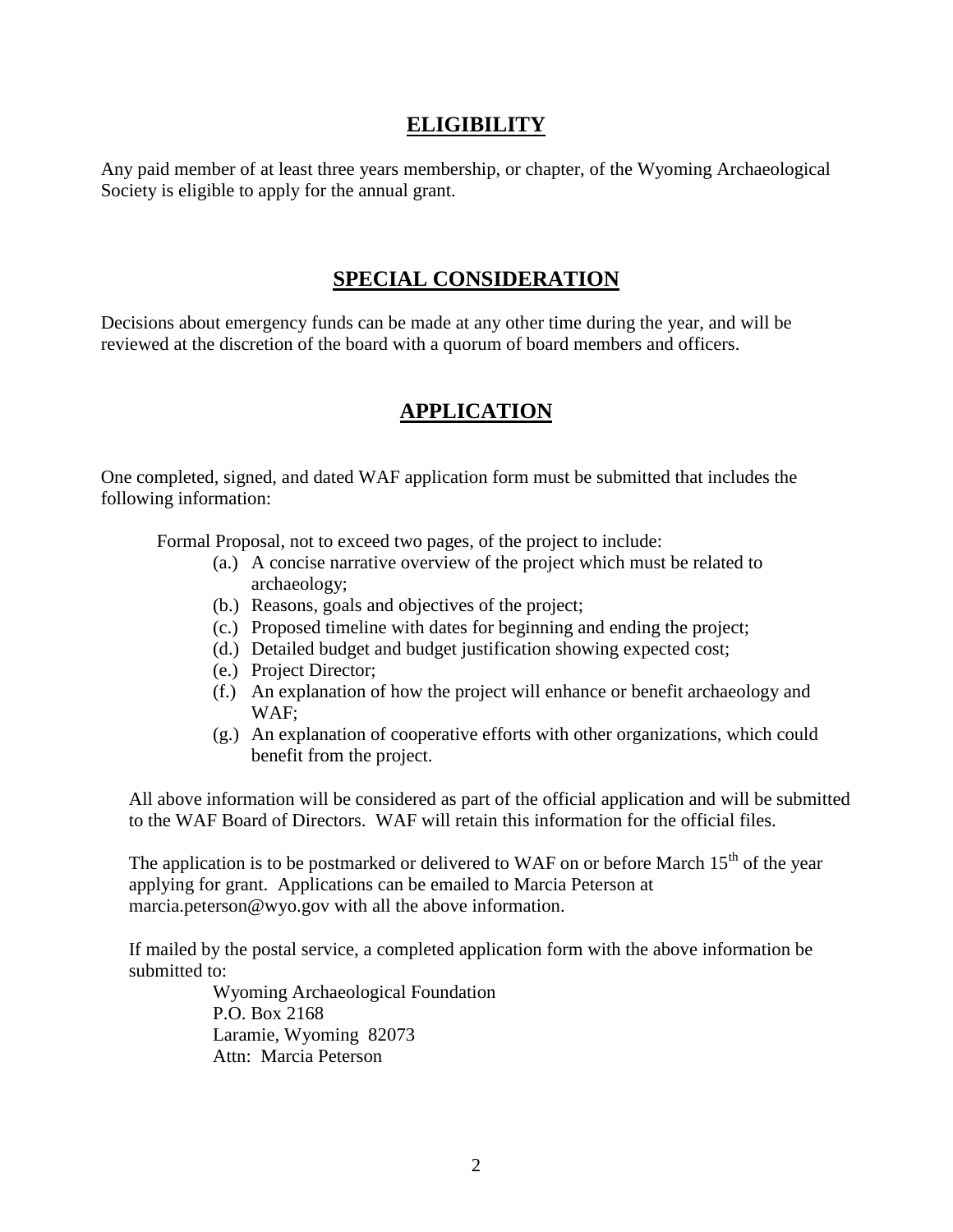## **SPECIFIC GUIDELINES**

- 1. Costs specifically **excluded** from funding are:
	- (a) No indirect costs;
	- (b) Purchase of equipment;
	- (c) Communication systems;
	- (d) Administration salary, over run, overhead, entertainment, supplies;
	- (e) Any non-budgeted expense that is not presented in the budget and approved contract. No contingency can be allowed.

## **EVALUATION OF APPLICATIONS**

- 1. The Board will receive, review and make recommendations on the application(s) and will make the award(s) from among the applicant(s) by a majority vote. If the decision to grant or deny funding is not unanimous the president and board will "consult and discuss" until a consensus is reached. Some of the questions will be asked pertaining to each application, and the answer will be evaluated:
	- (a) Is the project compatible with WAF's existing or proposed programs and stated purposes?
	- (b) Is there a recognizable benefit to WAF beyond the organizations direct involvement?
	- (c) Is the project designed to draw interest to the archaeology community and the society?
	- (d) Does the project stand a good chance of satisfying its stated objectives? Is it effective and feasible?
	- (e) Is the project new or is it one that has been undertaken before?
	- (f) Is the application thorough and complete? Has the applicant overlooked some costs that appear imminent or necessary for the successful completion of the proposed project? Is the extent and operation of the project clearly outlined?
	- (g) Does the applicant have the financial ability to provide the funds necessary to carry the project to its successful completion?
	- (h) Does the applicant have the wherewithal to provide accounting and reporting?
	- (i) Has this project been submitted to WAF before?

## **DISBURSEMENTS OF FUNDS**

Decisions on the funding of proposals will be made at the WAF board meeting held every spring in conjunction with the annual meeting of the Wyoming Archaeological Society.

If at any time, WAF runs low of funds, the annual project award will be temporarily suspended at the advice of the current Treasurer / Executive Treasurer, until the treasury is again able to sustain the maximum \$1,000.00 annual outflow.